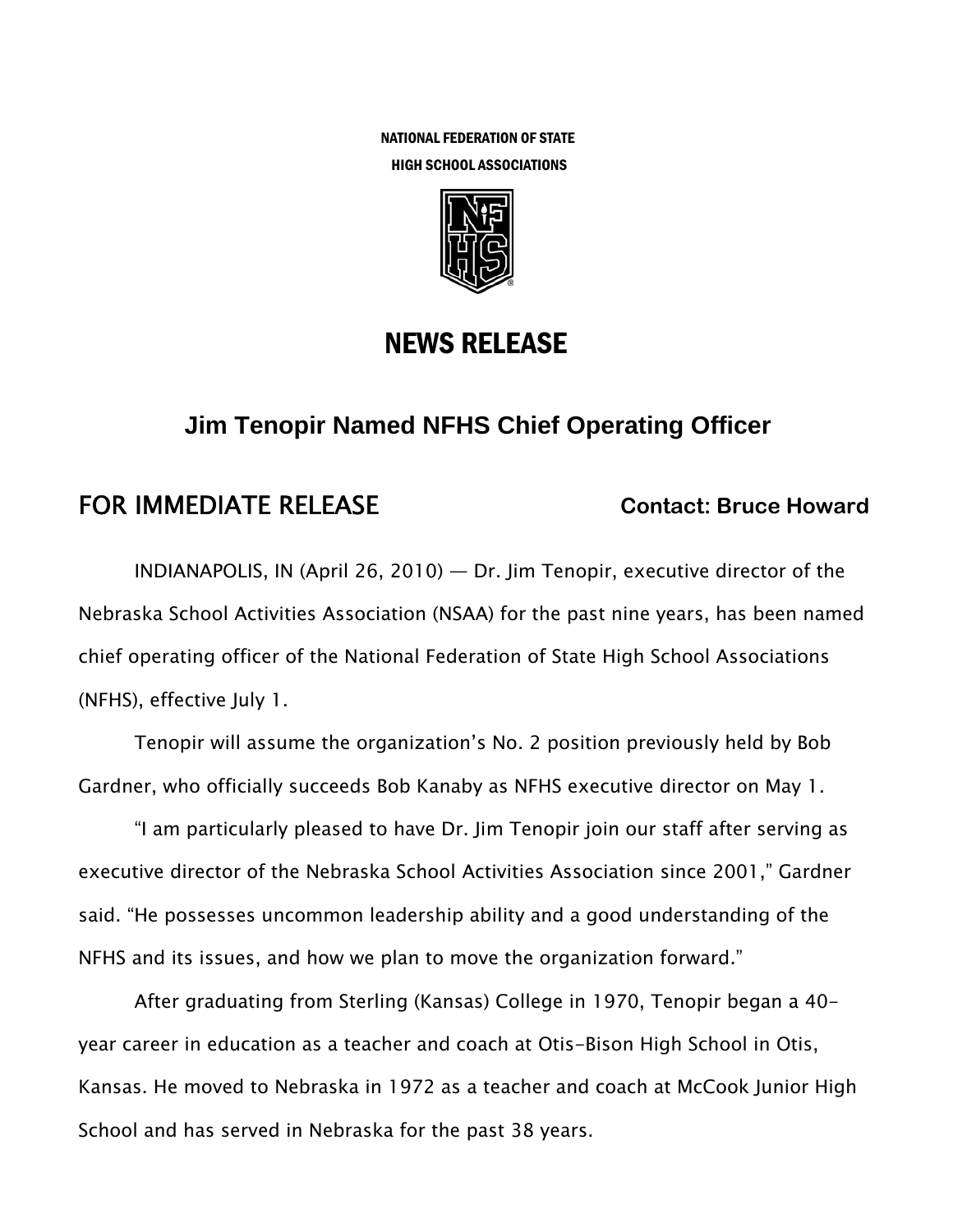In 1974, Tenopir moved into administration as athletic director at McCook (Nebraska) High School and served in that position for eight years. He was activities director and assistant principal at Scottsbluff (Nebraska) High School for one year before beginning an 18-year stint as superintendent of the Cambridge (Nebraska) Public Schools.

Tenopir was named executive director-elect of the NSAA in June 2000 and officially assumed the position in June 2001. Among his numerous accomplishments during the past nine years, Tenopir was instrumental in moving the NSAA staff into a new building in Lincoln in 2008.

During his years as NSAA executive director, Tenopir was highly involved with the NFHS. He was a member of the 2008-2011 NFHS Strategic Planning Committee and served a four-year term on the NFHS Board of Directors, which was culminated by serving as president during the 2008-09 school year.

In addition to his bachelor's degree from Sterling College, Tenopir earned a master's degree in athletic administration from Idaho State University in 1977, a specialist degree in educational administration from Kearney (Nebraska) State College in 1982 and a doctorate of education in administration, curriculum and instruction from the University of Nebraska in 1993.

Earlier this year, Tenopir received the Award of High Distinction from the Nebraska State Interscholastic Athletic Administrators Association. Other honors include the David W. Hutcheson Award from the University of Nebraska in 2004 for outstanding service to education in Nebraska, an alumni citation from Sterling College in 2007, the Outstanding School Administrator Award from the Nebraska Rural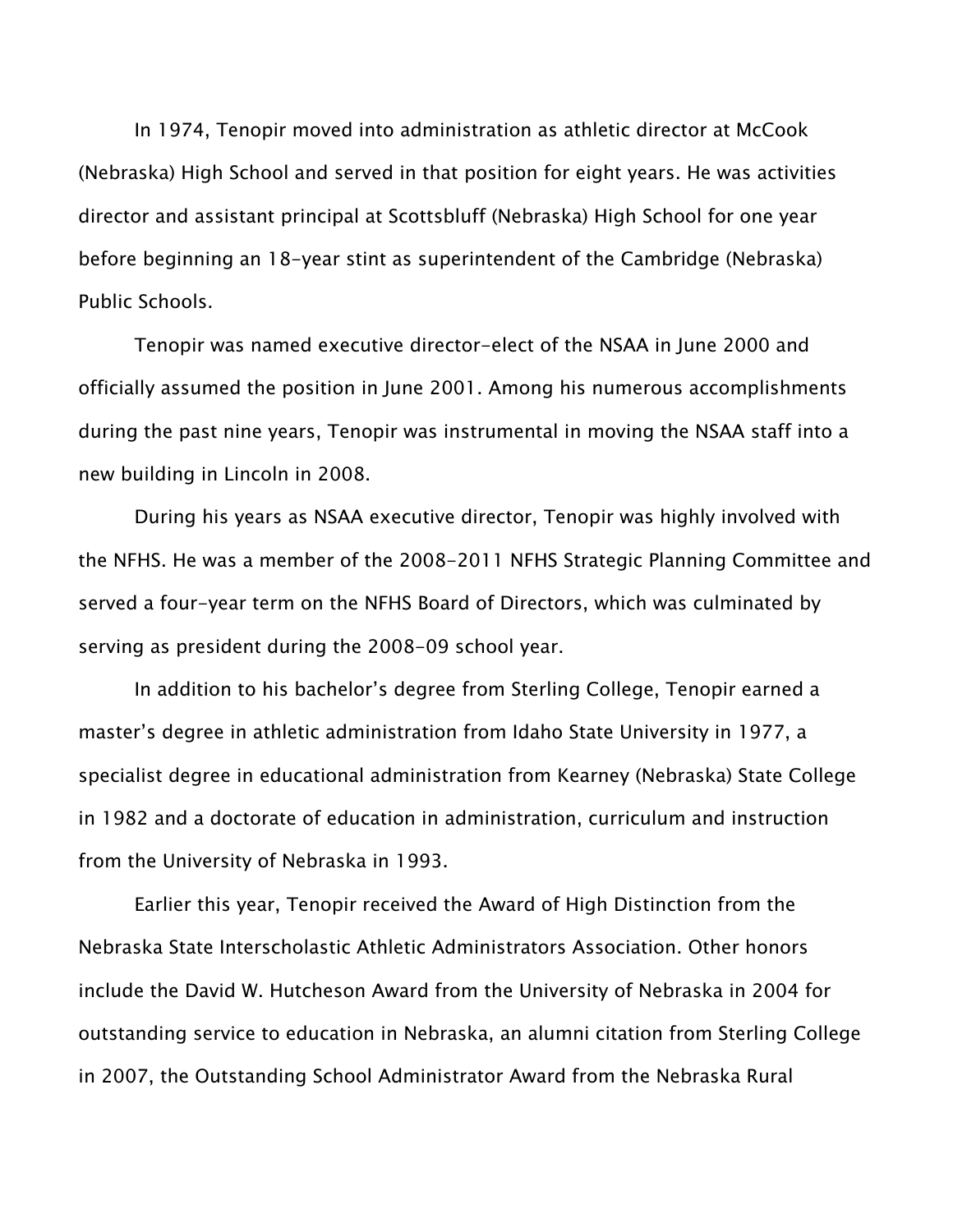Community Schools in 1990 and the Distinguished Service Award from the Tri Valley Health System in Cambridge, Nebraska (1990-2000).

As NFHS chief operating officer, Tenopir will manage day-to-day operations of the national office staff, chair the Rules Review Committee, oversee the NFHS committee process, supervise fulfillment of NFHS publications and products, and guide the staff in providing service to the 51 member associations.

**###** 

#### About the National Federation of State High School Associations (NFHS)

The NFHS, based in Indianapolis, Indiana, is the national leadership organization for high school sports and fine arts activities. Since 1920, the NFHS has led the development of education-based interscholastic sports and fine arts activities that help students succeed in their lives. The NFHS sets direction for the future by building awareness and support, improving the participation experience, establishing consistent standards and Rules for competition, and helping those who oversee high school sports and activities. The NFHS writes playing Rules for 17 sports for boys and girls at the high school level. Through its 50 member state associations and the District of Columbia, the NFHS reaches more than 19,000 high schools and 11 million participants in high school activity programs, including more than 7.5 million in high school sports. As the recognized national authority on interscholastic activity programs, the NFHS conducts national meetings; sanctions interstate events; produces publications for high school coaches, officials and athletic directors; sponsors professional organizations for high school coaches, officials, spirit coaches, speech and debate coaches and music adjudicators; serves as the national source for interscholastic coach training; and serves as a national information resource of interscholastic athletics and activities. For more information, visit the NFHS Web site at www.nfhs.org.